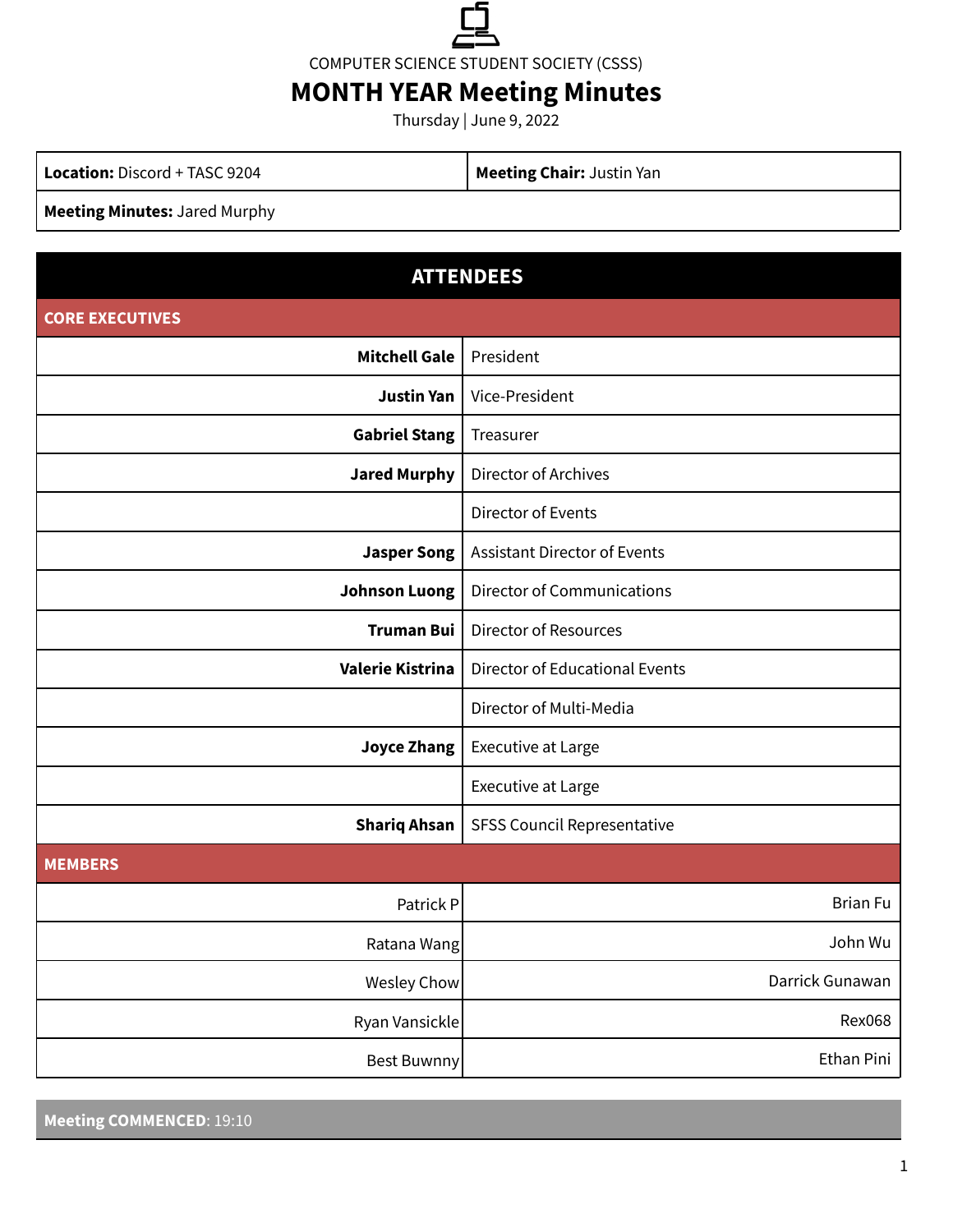

# **AGENDA and TOPICS DISCUSSED**

#### **Report of Officers**

- 1. Mitchell Gale
	- a. Has received emails about career fair and is planning that
	- b. Will be motioning for the Raspberry Pi workshop that's upcoming to buy supplies
	- c. (On behalf of Oliver): working on a variety of events, if you want to plan something reach out
		- i. David + Truman planning desserts
		- ii. Resume Workshop was a great event
		- iii. ESSS crossover event is coming up
- 2. Gabriel Stang
	- a. Core ~810, Trust ~875, Cash ~5600
- 3. Truman Bui
	- a. Mystery Column is doing well, and has sold out three times since last week
- 4. Jasper Song
	- a. Looking at alt-food choices for BGN, asking for suggestions
- 5. Valerie Kistrina
	- a. Resume workshop was a hit, the best ever, Emily liked some of the resumes and wants them to work for her
	- b. Git workshop is almost ready, would an evening work? Should we do it virtually instead?
	- c. Web Dev workshop is in the works
- 6. Johnson Luong
	- a. Updating socials, going to update the new LinkedIn page
- 7. Jared Murphy
	- a. Nothing to report
- 8. Joyce Zhang
	- a. Looking at improving the common room
	- b. Some sunlight for the plant please (maybe a UV light)
- 9. Shariq
	- a. If you submitted anything to student care over the last week there's been some technical issues, you might have to submit again
	- b. Lots of committee appointments
	- c. Budget is getting redone, \$21000 increase last year
	- d. Deficit this year
	- e. Question: What were the numbers like over the last two years?
		- i. Every year increasing, this year it took a dip
		- ii. Went from spending 3.5m to 4.2m this year (700k more this year)
- 10. Justin Yan
	- a. Working on getting keys cut and handed out, going to work on a record for who has what keys

## **Announcements**

- 1. Board games is tomorrow, 5:00-8:30
- 2. Frisbee tournament on the 17th at 6:30-7:30 at Terry Fox
- 3. If you'd like to join Frosh planning, speak to Shariq

#### **Motions**